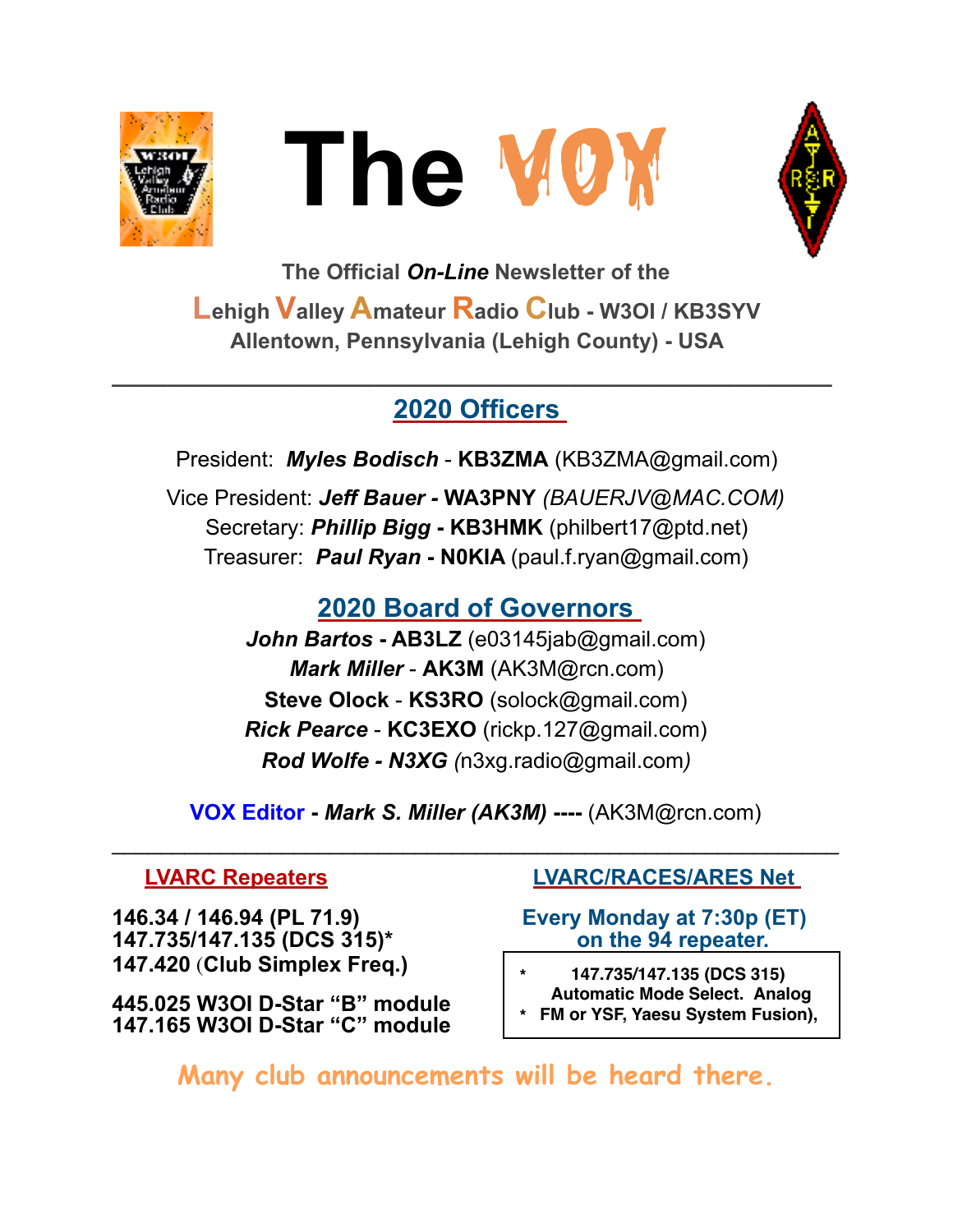The **October** LVARC **"Virtual Meeting"** will be held on **Tuesday October 6,** 2020 using **ZOOM** at **7:30p** (local time).

The scheduled program, **"Baofeng Famly" - Paul (N0KIA)**

# **Plan to attend this "Virtual Meeting"**

**The LVARC holds it's monthly meetings on the FIRST TUESDAY of every month On Line using ZOOM, at 7:30p Eastern time until further notice.**

## LVARC TEST SESSIONS

**Gatherings or 25 or less (inside) are allowed. The LVARC offers limited testing. Contact Mark (AK3M) for more information**.

## **REGISTRATION IS REQUIRED**

**If you have questions, contact Mark (AK3M) at [AK3M@rcn.com](mailto:AK3M@rcn.com)**

## **September 2020 LVARC Program**

#### **September 1** - "**Baofeng Family" -** Paul (N0KIA)

**Note:** — Programs or topics are subject to change. Listen to the Monday Night Net for any changes.

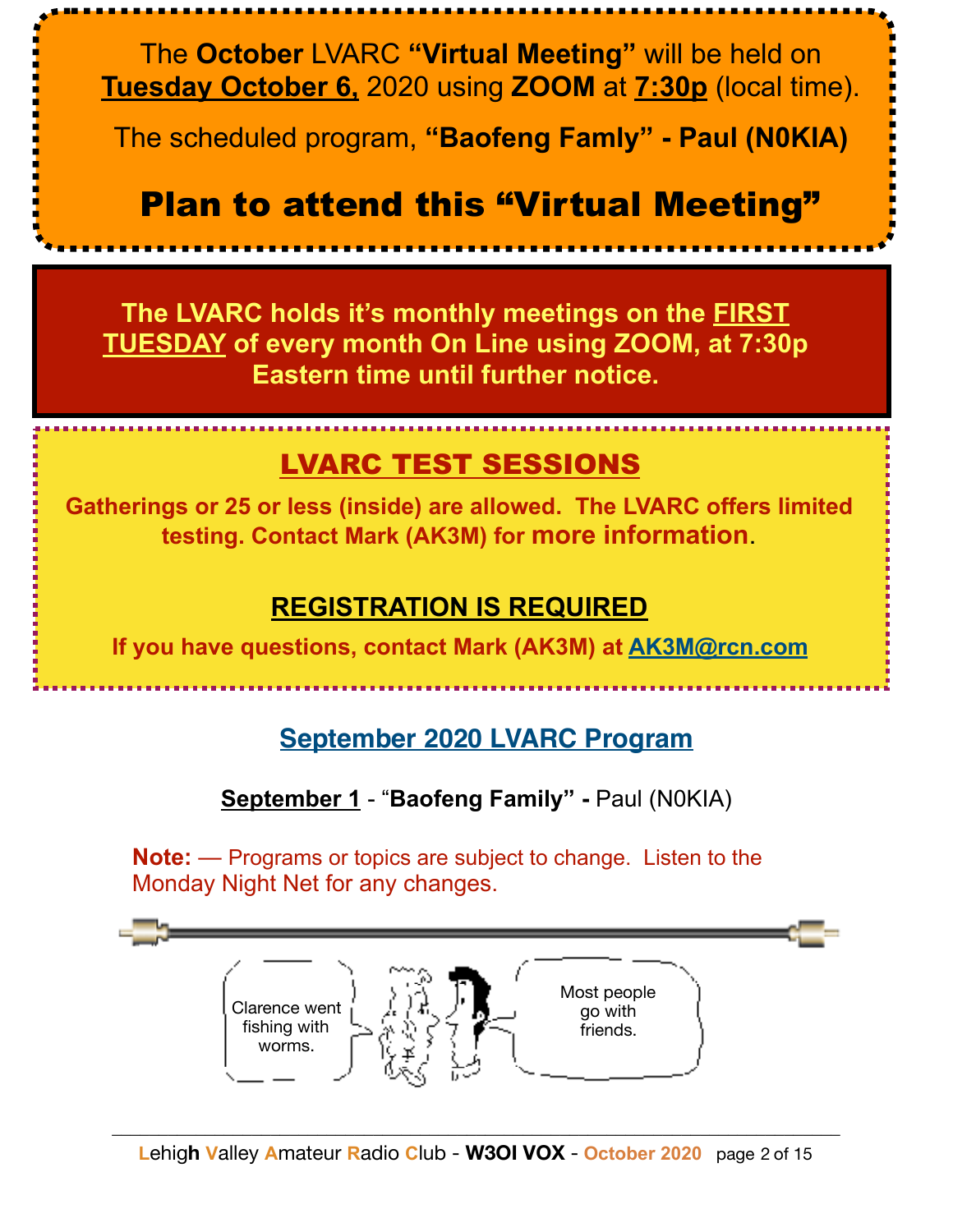#### **2020 ARES Events (ALL 2020 ARES EVENTS ARE NOW CANCELED)**

**October 3 (Saturday) —- Women's 5K Classic-NOW CANCELED**

**November 1 (Sunday)** —- **Delaware & Lehigh Heritage Half Marathon Run/Walk is NOW CANCELED.**



# **ARES REPORT**

**The following ARES events have been canceled.**

**October 3 (Saturday) —-** Women's 5K Classic - **COMMS NOW CANCELED** 

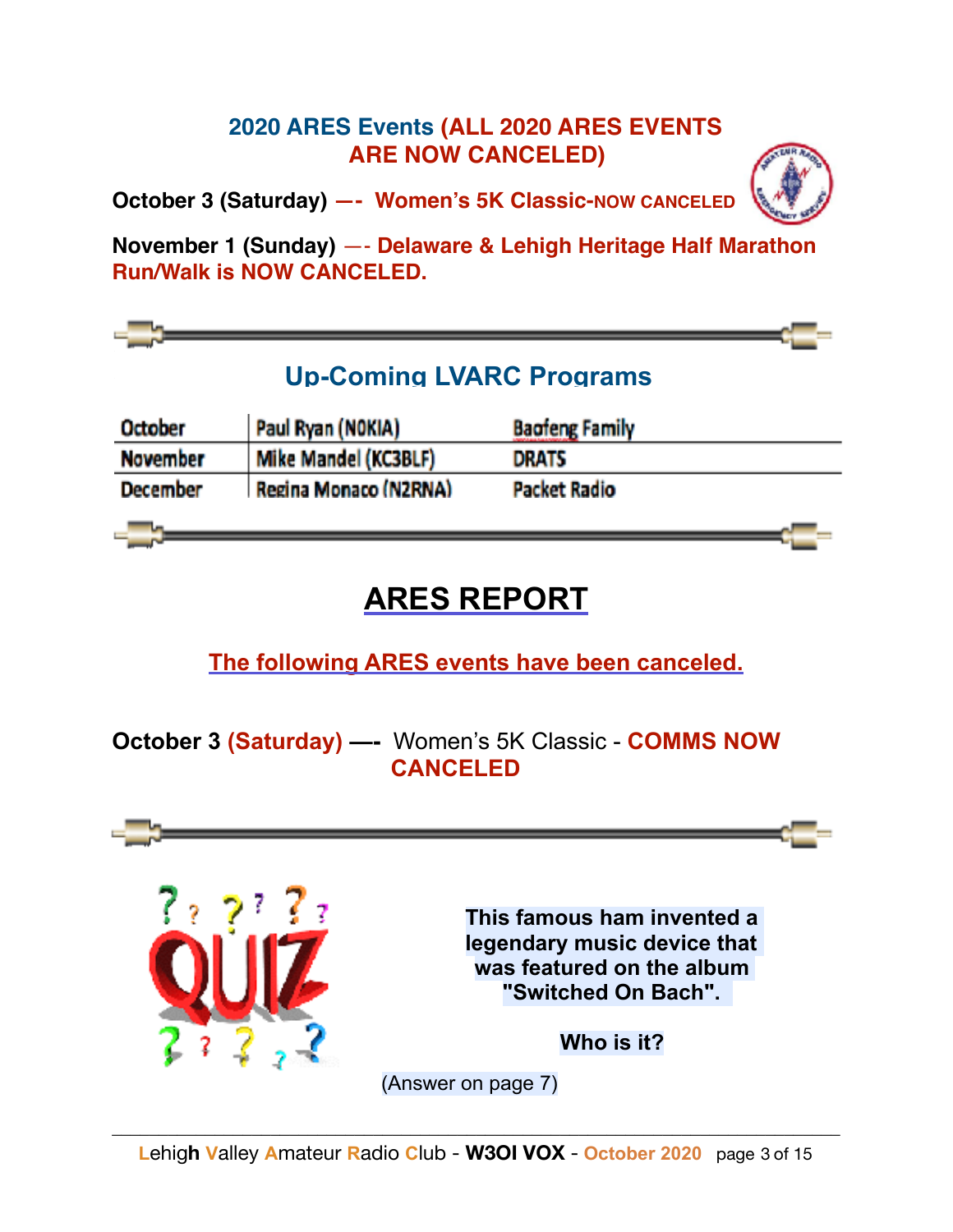| Sunday                 | Monday                                                                | Tuesday                                                                                           | Wednesday | Thursday                            | Friday | Saturday                                                                             |
|------------------------|-----------------------------------------------------------------------|---------------------------------------------------------------------------------------------------|-----------|-------------------------------------|--------|--------------------------------------------------------------------------------------|
| <b>October</b><br>2020 |                                                                       |                                                                                                   |           | D-Star<br><b>Net</b><br>7:00p       |        | <b>Women's</b><br>5K<br><b>Classic</b><br><b>COMMS</b><br><b>CANCELED</b>            |
| 4                      | <b>LVARC</b><br><b>Net</b><br>7:30p<br>146.940<br><b>KC3AFU</b>       | 6<br><b>LVARC</b><br>Meeting<br>7:30p<br>via ZOOM                                                 | 7         | Å<br>D-Star<br><b>Net</b><br>7:00p  | ŷ      | 10                                                                                   |
| 11                     | 12<br><b>LVARC</b><br><b>Net</b><br>7:30p<br>146.940<br><b>KB3UZE</b> | 13                                                                                                | 14        | 15<br>D-Star<br><b>Net</b><br>7:00p | 16     | 17                                                                                   |
| 18                     | 19<br><b>LVARC</b><br><b>Net</b><br>7:30p<br>146.940<br>N3XG          | 20 <sub>1</sub><br><b>LVARC</b><br><b>Activity</b><br><b>Night</b><br>via<br><b>ZOOM</b><br>7:30p | 21        | 22<br>D-Star<br><b>Net</b><br>7:00p | 23     | 24                                                                                   |
| 25                     | 26<br><b>LVARC</b><br><b>Net</b><br>7:30p<br>146.940<br><b>WW3TRG</b> | 27                                                                                                | 28        | 29<br>D-Star<br><b>Net</b><br>7:00p | 30     | <b>Grade</b> Superintendent<br><b>BACK</b><br>1 hour at<br>2:00a<br><b>WALLOWEEN</b> |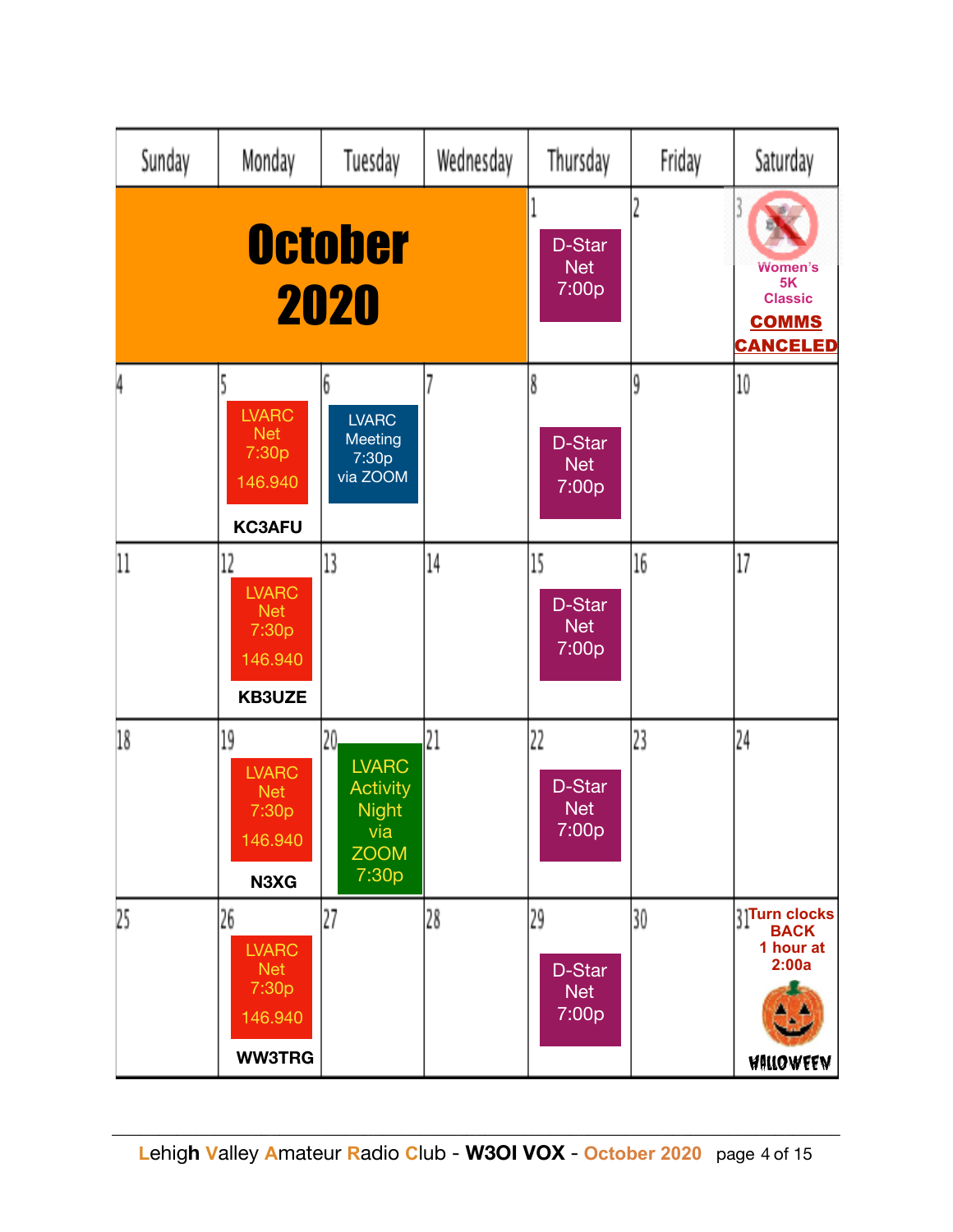**You will need the forms below and on page 6 for reporting your LVARC September Sprint score.**

| <b>LVARC SEPTEMBER 2020 SPRINT CONTEST</b><br><b>ENTRY FORM</b>   |
|-------------------------------------------------------------------|
|                                                                   |
| <b>CALL SIGN USED FOR CONTEST:</b>                                |
| LICENSE CLASS OF OPERATOR ON September 30, 2020:<br>(MULTIPLIER ) |
| <b>CONTINUOUSLY LICENSED SINCE:</b>                               |
|                                                                   |

#### **Score Summary form on page 6**

**FCC Proposes to Reinstate Amateur Radio Service Fees** 

08/28/2020



**Amateur radio licensees would pay a \$50 fee for each amateur radio license application if the FCC adopts rules it proposed.** 

Go to **[http://www.arrl.org/news/fcc-proposes-to-reinstate-amateur](http://www.arrl.org/news/fcc-proposes-to-reinstate-amateur-radio-service-fees)[radio-service-fees <http://www.arrl.org/news/fcc-proposes-to](http://www.arrl.org/news/fcc-proposes-to-reinstate-amateur-radio-service-fees)[reinstate-amateur-radio-service-fees](http://www.arrl.org/news/fcc-proposes-to-reinstate-amateur-radio-service-fees)** for additional information.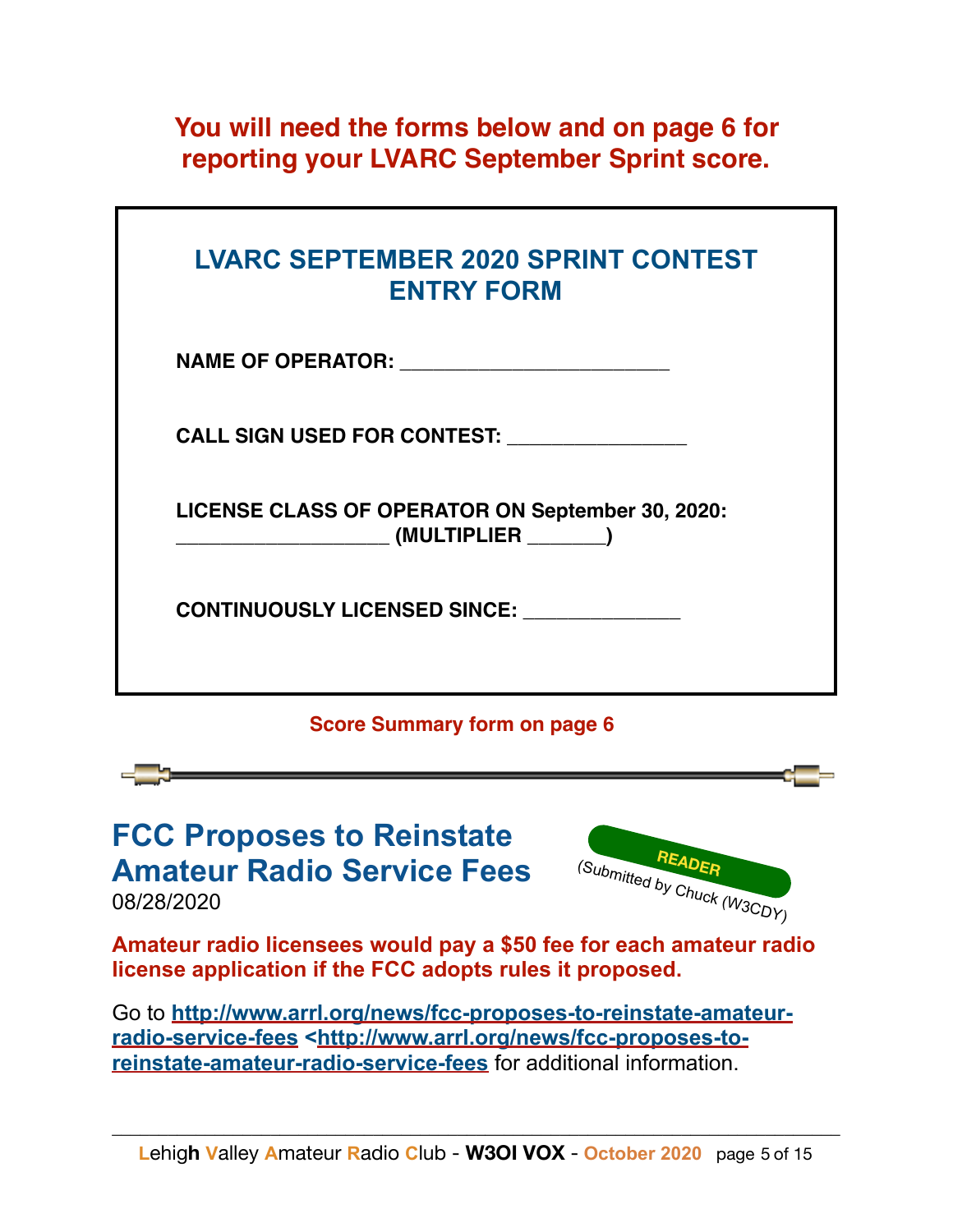#### **SCORE SUMMARY:**

| <b>CATEGORY</b>                              | <b>SCORE</b> |
|----------------------------------------------|--------------|
| 1. TOTAL NUMBER OF CONTACTS MADE (enter      |              |
| total number of all contacts)                |              |
| 2. TOTAL NUMBER OF INDIVIDUAL CLUB           |              |
| <b>MEMBERS WORKED</b>                        |              |
| 3. SUB TOTAL - MULTIPLY TOTAL CONTACTS BY    |              |
| <b>TOTAL MEMBERS ENTERS HERE</b>             |              |
| 4. TOTAL LICENSE CLASSES WORKED              |              |
| 5. SUB TOTAL - MULTIPLY LINE 3 BY LINE 4     |              |
| 6. LICENSE CLASS MULTIPLIER (MULTIPLY LINE 5 |              |
| BY YOUR MULTIPLIER)                          |              |
| 7. W30I BONUS STATION +200 POINTS            |              |
| 8. TOTAL CLAIMED POINTS                      |              |
|                                              |              |

I have observed all Sprint Contest rules as well as all regulations for amateur radio. My report is correct and true to the best of my knowledge.

Signature:

Date:

Send your LVARC September Sprint information to:

**Rod Wolfe, Jr. N3XG 1134 4th Street Catasauqua, PA 18032** 

 "*In the entire circle of the year there are no days so delightful as those of a fine October*." – Alexander Smith

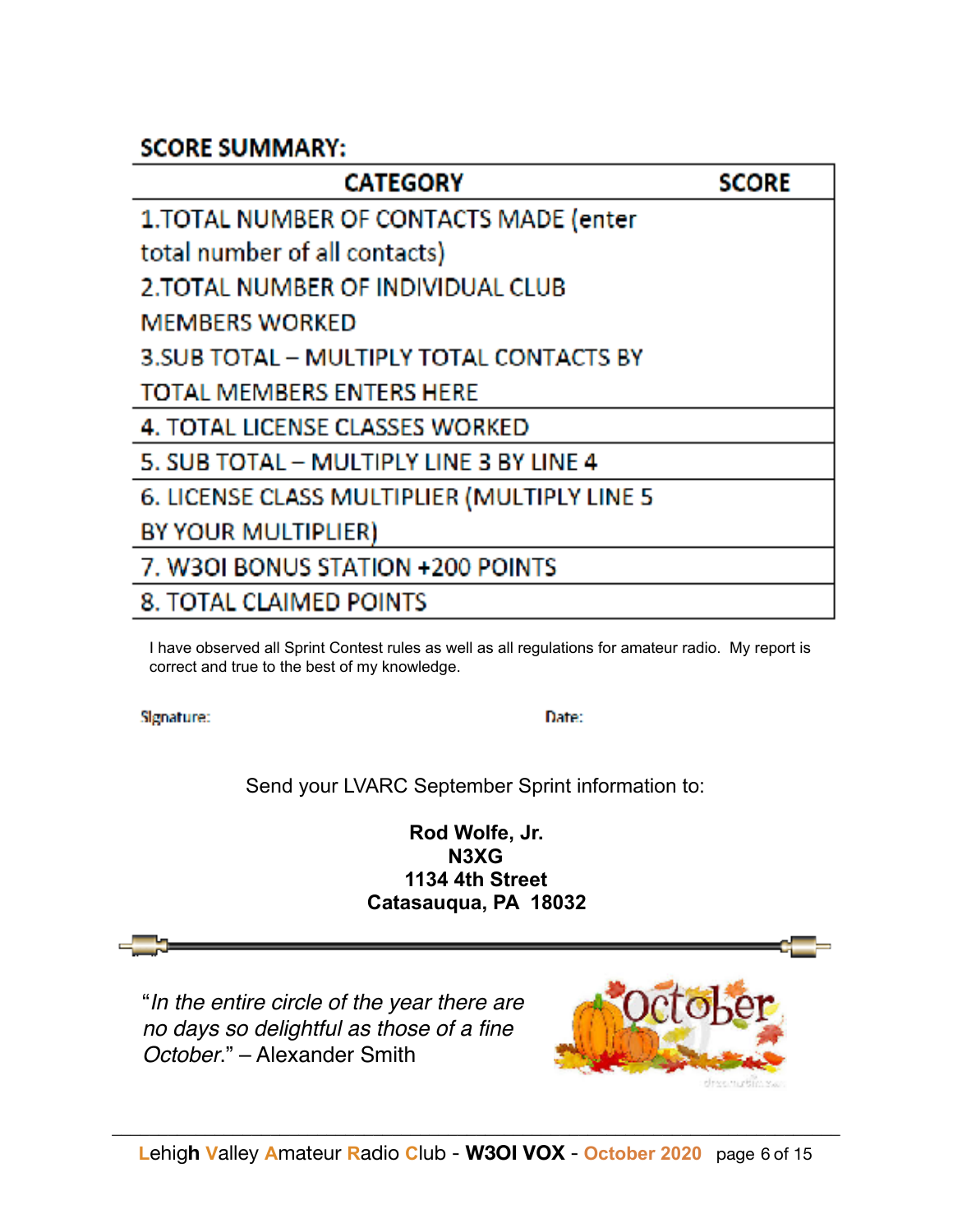## **CONGRATULATIONS** to LVARC member Larry Miller (NR3R)

## *25 words per minute CW!*

(*NOT computer assisted!*)

Look for his award recognition in a future issue of QST



## **Ham Radio Quiz Answer** (See page 3)

## **Robert Moog**

**K2AMH**, Bob Moog, invented the famous Moog Synthesizer along with some other innovative electronic music equipment. He died in 2005. John McVie is the bass player for Fleetwood Mac. Tom Scholz is the founder of the band Boston and also an MIT graduate who has made his own contributions to music technology.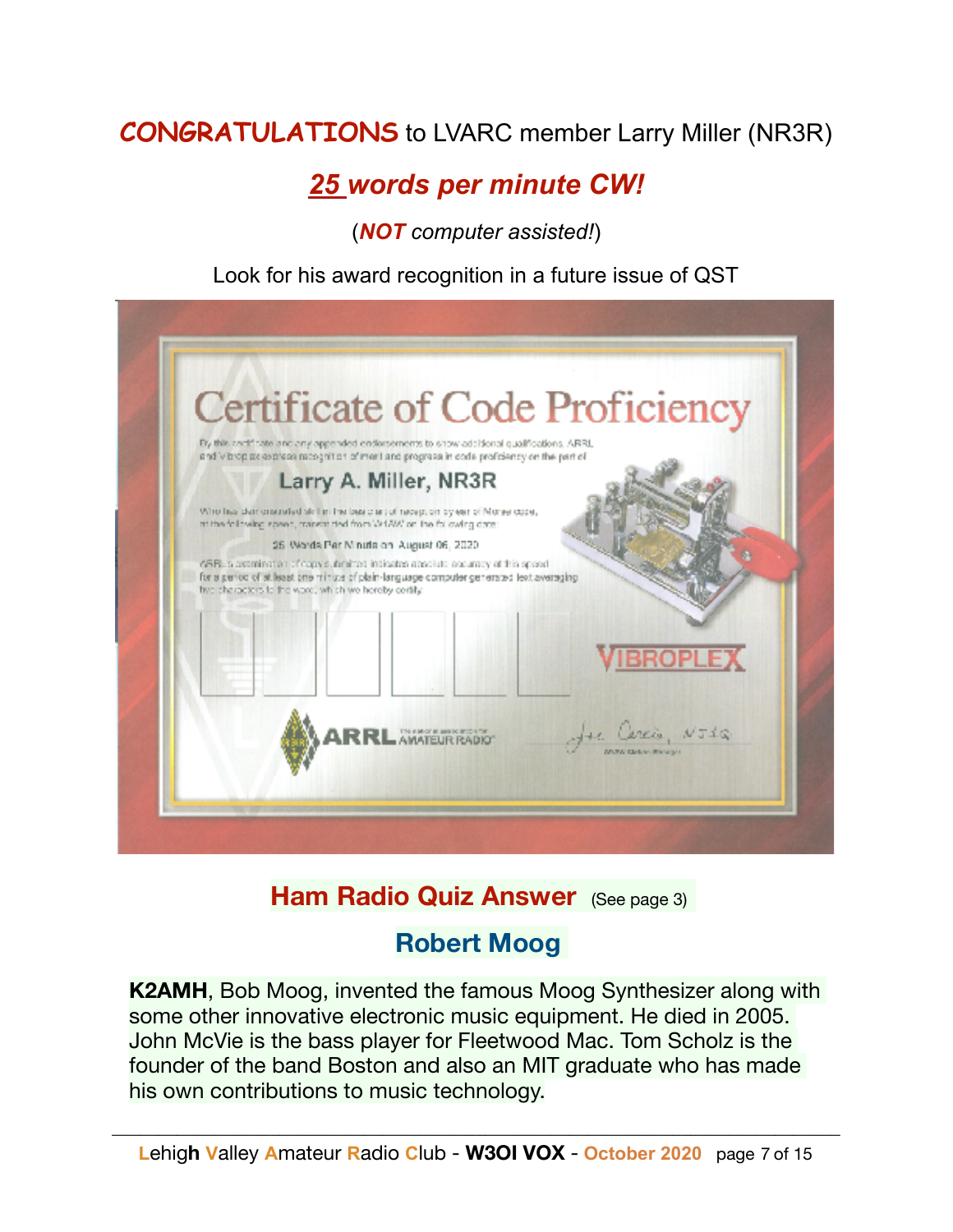**Dan Longo (KC3HWD) receives September's presidential recognition.**



**TNX to Rob (AB3RC) for his September 1, 2020 presentation on, "Radio Pioneers."** 

**Rob suggests the following website for interesting reading on radio and ham radio.: N4TRB.com.** 

 Don't forget to register with **ARES CONNECT** for the Monday Night Net and other ARES events. Go to: **<https://arrl.volunteerhub.com>** (use Eastern Pennsylvania).



*Here*'*s Hoping*

The LVARC officers and BOG have decided to keep ZOOM for another year.

Person-to-person meetings at the TCFC will be reviewed and hopefully resume in April, 2021.





TNX to **Tom** (WW3TRG) and **Phil** (KB3HMK) for helping local Boy Scout troop 57 members get their **Radio Merit Badge** on Saturday September 12, 2020. The scouts contacted local hams via the 146.94 repeater. *Great job scouts and mentors!*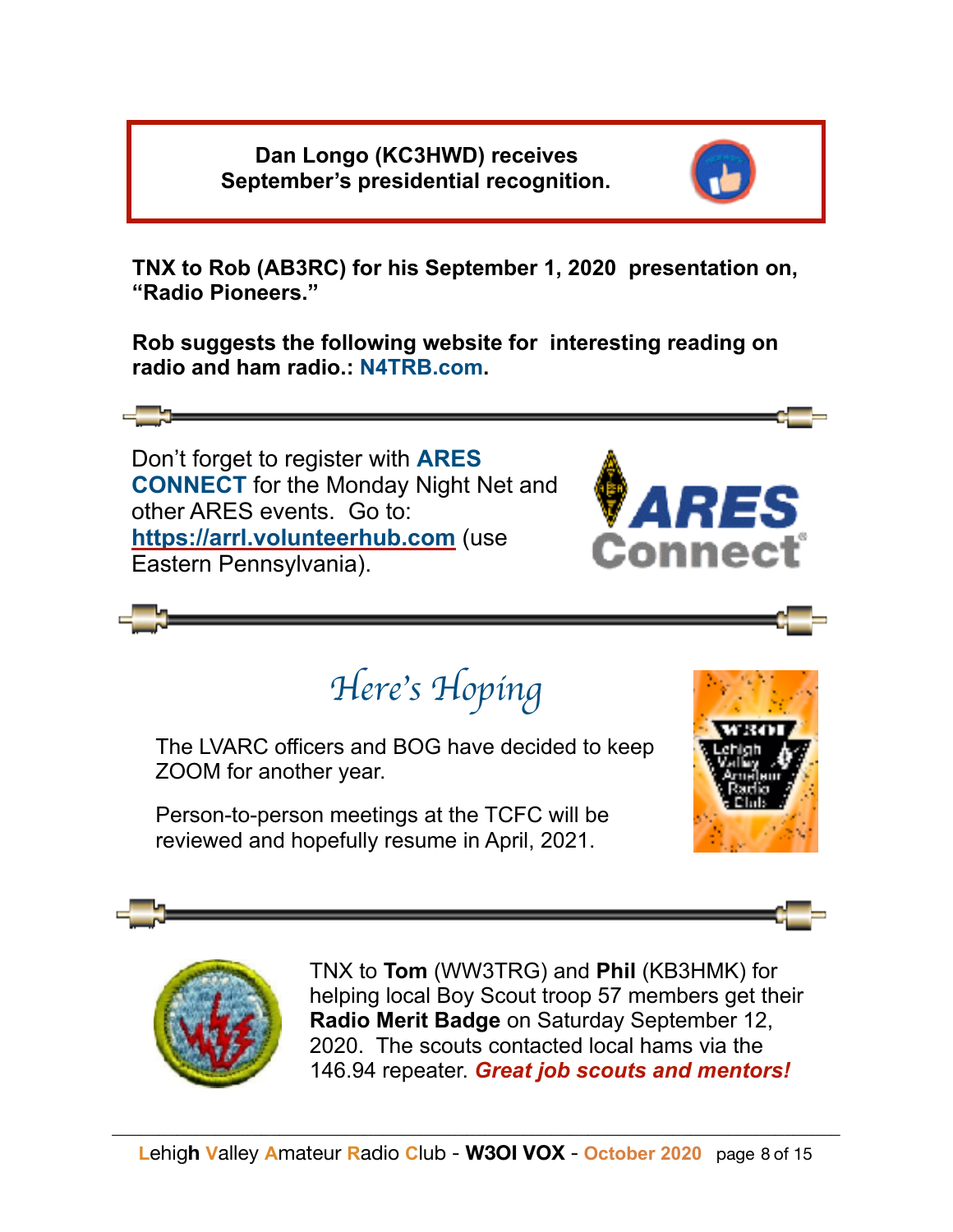## **LVARC September 2020 Test Session** - de Mark (AK3M)

The LVARC held two test sessions on Friday September 18, 2020 at the Tri-Clover Fire Company. Much like the two sessions in June, safety protocols were in place. Applicants and VEs were required to pass a temperature scan, answer a few questions and wear masks before entering the test room.

At the Friday September 18, 2020 test sessions, **fourteen** *new* Lehigh Valley hams joined the hobby and one upgraded!

#### **CONGRATULATIONS** to:

- 1. Andres Magnus **G** 9. Sylvan Poeckh **T**
- 
- 
- 4. Ramon Marcano **G** 12. Jeff Hunt **T**
- 
- 
- 7. Jaclyn Minnick **T** 15. Mike Velders **E**
- 8. Eric Orth **T**
- 
- 2. Bruce Julia **T** 10. Michael Velders **E**
- 3. Gregory Lerch **G** 11. Angela Pfluke **T**
	-
- 5. Andrew Krebs **G** 13. Mark d'Anunciacao **T**
- 6. Matthew Brown **G** 14. Mark Migliaccio, **G**
	-

A big TNX to the VEs who attended. They included **Mark** (AK3M), **Rod** (N3XG), **Don** (N0VGA), **Mike** (KC3BLF), **Walt** KE3SP) and **Larry** (NR3R)

The next test session has not yet been determined.

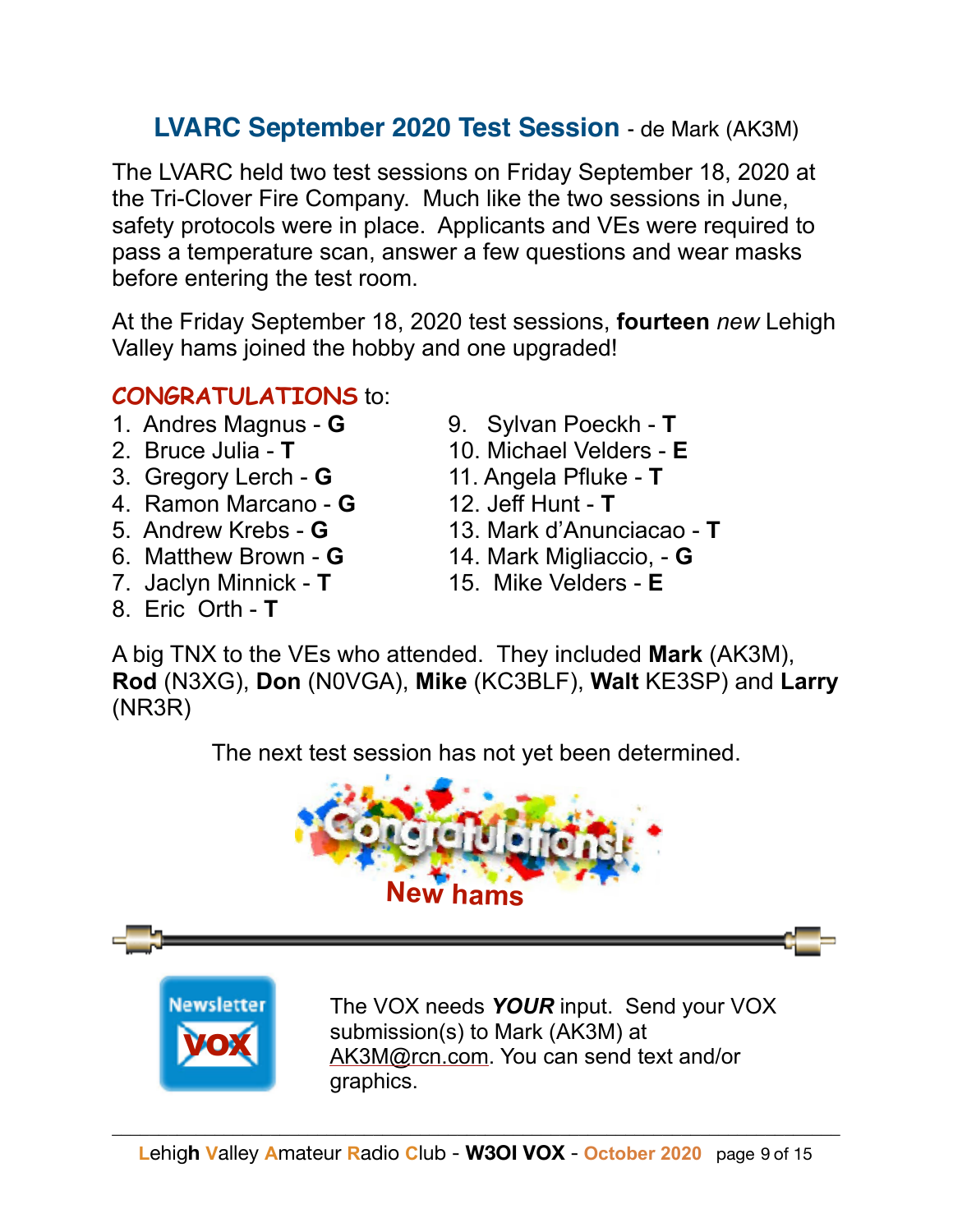#### **"Go Bag" Addition! -** de Mark (AK3M)

#### **READER SUBMISSION**

#### **This is a great addition to your "Go Bag."**

Pictured here is a **150W inverter** that easily plugs into the cigarette lighter or 12v port in your car. This one also has 2 USB 5v ports for charging your phone or other USB devices.

This is great for running your laptop, a portable LED light, etc. while on an ARES and/or RACES event.

This one is from Amazon and costs \$21.99. A small price to pay if you need AC in the field.





l

**All are welcome to check into the Monday Night Net every Monday on the 94 repeater at 7:30p. Register with ARES Connect to get credit for attending.**

## **Lehigh Valley Amateur Radio Club (W3OI) Meeting Minutes**

Date: September 1, 2020

The meeting was called to order by President Bodisch at 1931 Hrs. (EST).

The meeting opened with the Pledge of Allegiance, and then a moment of silence was observed for Silent Keys.

There were a total of 22 members in attendance, and the club was joined by no guests.

(Continued on page 11)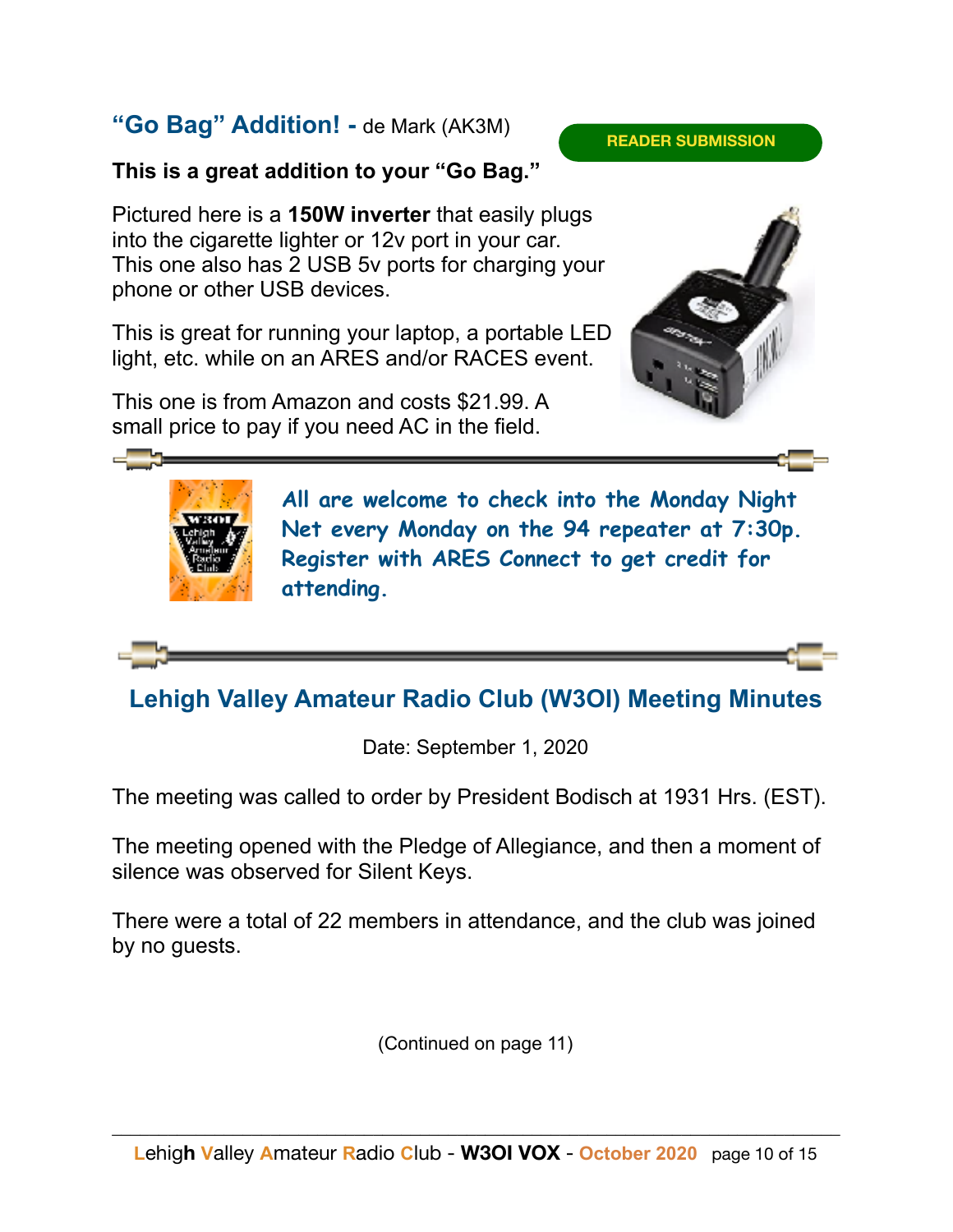The following Board Members were present at the meeting:

| <b>President - Myles Bodisch</b>  | Present |
|-----------------------------------|---------|
| Vice President - Jeff Bauer       | Present |
| Treasurer - Paul Ryan             | Present |
| Secretary - Phil Bigg             | Present |
| <b>Board Members: John Bartos</b> | Present |
| <b>Mark Miller</b>                | Present |
| <b>Rick Pearce</b>                | Present |
| <b>Steve Olock</b>                | Present |
| Rod Wolfe                         | Present |

**Guests:** No guests

#### **Corrections additions to the minutes:** None noted

Motion to accept made by: John – AB3LZ Seconded by: Rick – KC3EXO Motion passed by voice vote: (Y/N) Y

#### **Treasurer's Report** (Paul - N0KIA)

 The report was presented Motion to accept made by: Rod – N3XG Seconded by: Matt – N3MYM Motion passed by voice vote: (Y/N) Y

#### **Committee Reports:**

**Repeater**: Some minor issues with the 147.135 repeater. Nothing serious. There is tech net on Thursday nights at 7 PM. Any questions or for more info, contact Mike (KC3BLF).

**Program**: Tonight's program will be Rob (AB3RC) and he will be doing a presentation on Radio Pioneers. October will be Paul (N0KIA) and his presentation will be on the Baofeng radios.

**Volunteer Examiners:** There will be two test sessions on Friday September 18 at the Tri-Clover Fire Company. The first session will begin at 5:00p (local time). The second session will begin about 6:00p. Security protocols will be in place.

**REGISTRATION IS NECESARY.** To register, contact Mark (AK3M) at **[AK3M@rcn.com](mailto:AK3M@rcn.com)**.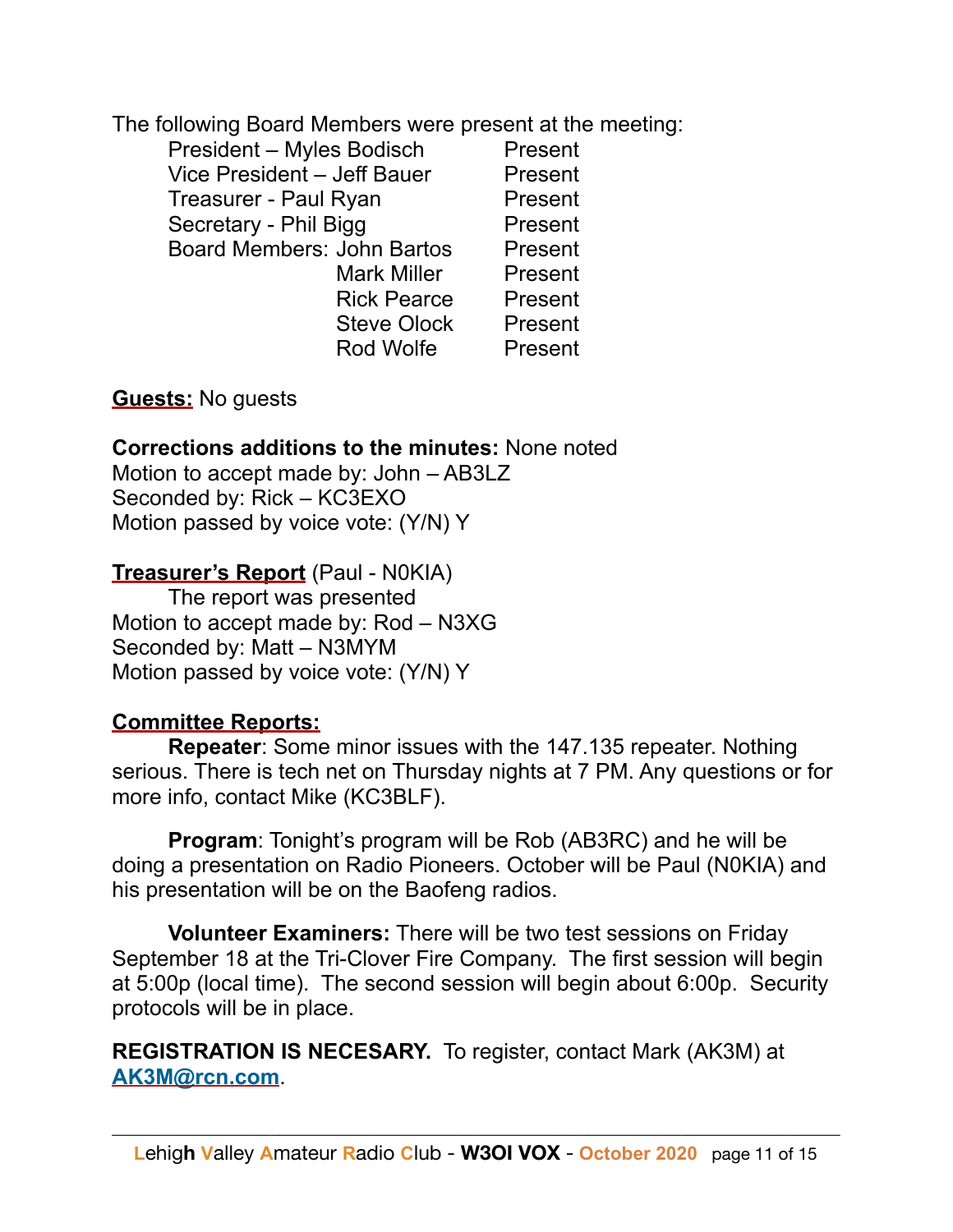**ARES / RACES:** As of this meeting, the Women's 5K Classic, scheduled to be held on Saturday October 3 is still being held. LVARC operators are needed to provide communications support for this event. Contact Mark (AK3M) to volunteer. Listen to the Monday Night Net for any changes.

**Club Station / Trailer:** Not much happening. Myles would like to some kind of mini activation with the trailer. He would also like to do some kind of work party to get some things done.

**Communications:** Paul removed the maps with the repeater information on it. The information was not correct.

**Old Business:** Steve (K2OPA) is still working a pdf that a member can print a certificate or an ID badge with their information on it.

The club is still not using the fire company for the meetings.

**New Business:** The W3OI Sprint will be held in September. Rod sent out e-mails what the sprint is and how it works. This is intended for the new members that are beginning out as techs to get more active on the radio.

Since we don't physically meet, it's a little hard for Myles and Phil to see what members have attended the zoom meeting. So going forward, Myles will give a special word during the meeting. The member will then e-mail that word to Phil. Make sure your name and Callsign are also listed. It's important for members to get credit for attending the meeting.

**Good of the Order:** Paul received a phone call from a gentleman who he thought was interested in membership. It was very interesting conversation. Paul will send him a brochure to see how interested he really is. Discussion followed.

 John (AB3LZ) reported that somebody used his e-mail to try and solicit gift cards. This is a scam. Please be leery of this type of e-mail.

 Myles would like to recognize Dan (KC3HWD) for the month of September. Dan helps out at events whenever he can.

 Matt (KC3PYA) had a question about not being able to reach the 146.94 repeater from Perkasie. Discussion followed

**Sick Report:** Nothing to report

**New member applicants:** No new applicants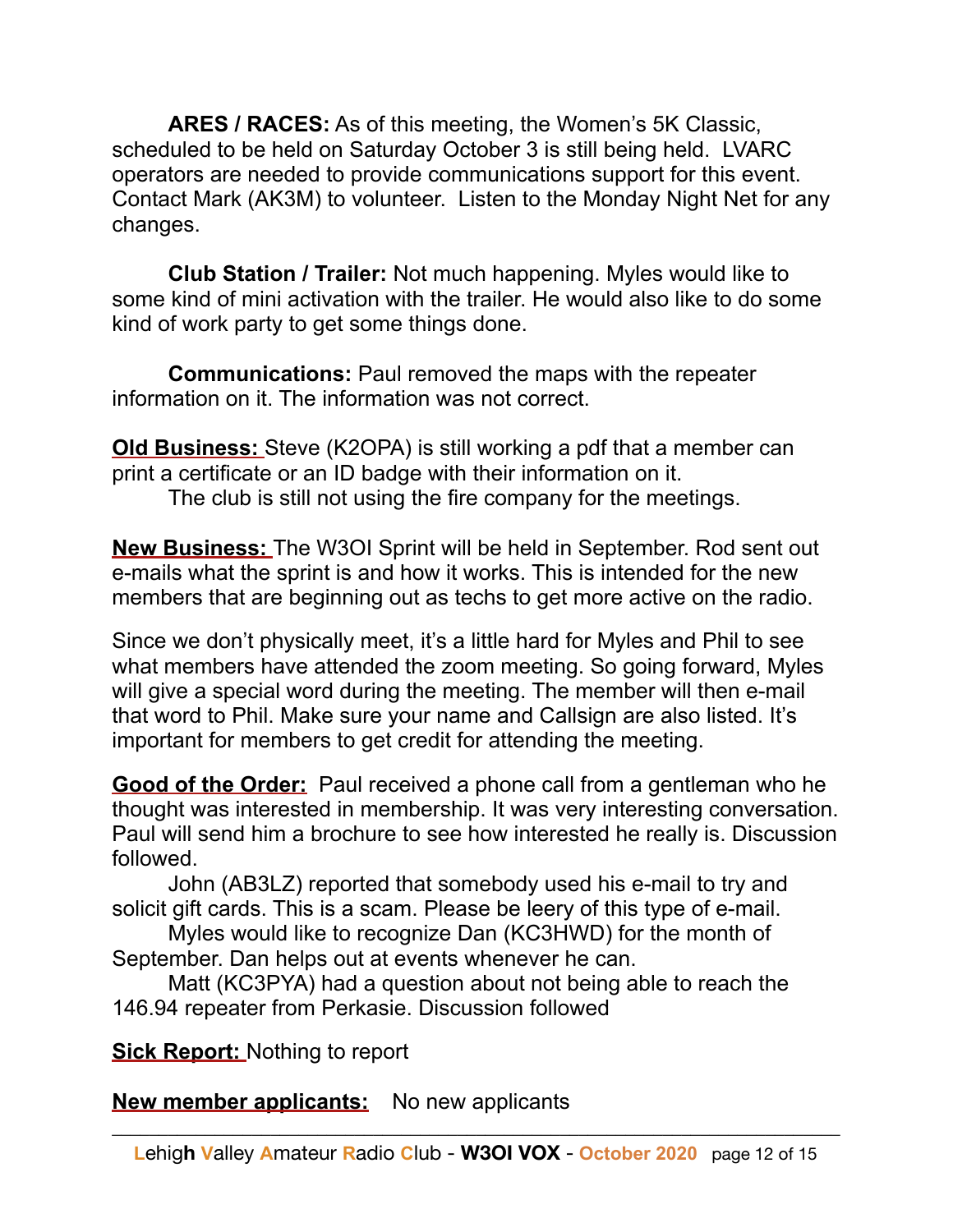The LVARC Monthly Business Meeting Closed at 2027 hrs. (EST.)

Motion to accept made by: John – AB3LZ Seconded by: Steve - KS3RO Motion passed by voice vote: (Y/N) Y

Respectfully Submitted de KB3HMK, Secretary.

 **CONGRATULATIONS to all who participated in the first annual, "LVARC September Sprint!"** All had a great time and we look forward to seeing this become a yearly LVARC event. **Kudos to Rod (N3XG) for**

 **organizing this event!.** 



# • **Nominations for the Pres Schuler Award are now being accepted and will**

Send your nomination, along with text supporting your nomination, to Myles (KB3ZMA) at **[KB3ZMA@gmail.com](mailto:KB3ZMA@gmail.com)**.

#### **Past Pres Schuler Award Recipients**

Rod Wolfe (N3XG) ——— 2004 Mark Miller (AK3M) ——-— 2005 Frank Unger (W3FTU) —— 2006 Phil Bigg (KB3HMK) ——— 2007 Brian Klock (KW3K) ——— 2008 Jeff Willett (KB3OCP) —-— 2009 Paul Ryan (N0KIA) ——- 2010 Charles Zimmerman (N3WXO — 2011

Gary Decker (W3GRD) ——- 2012 Walt Snyder (KE3SP) ——— 2013 Myles Bodish (KB3ZMA) —- 2014 Rex Mott (KC1WE) ————— 2015 Don Hoppes (N0VGA) ——— 2016 Kenny Bass (KC3BLE) —— 2017 Rick Rearce (N3EXO) ——— 2018 Steve Olock (KS3RO) ——— 2019

#### **Note that nominations for club officers and Board members will be taken from the floor of the October and November meetings.**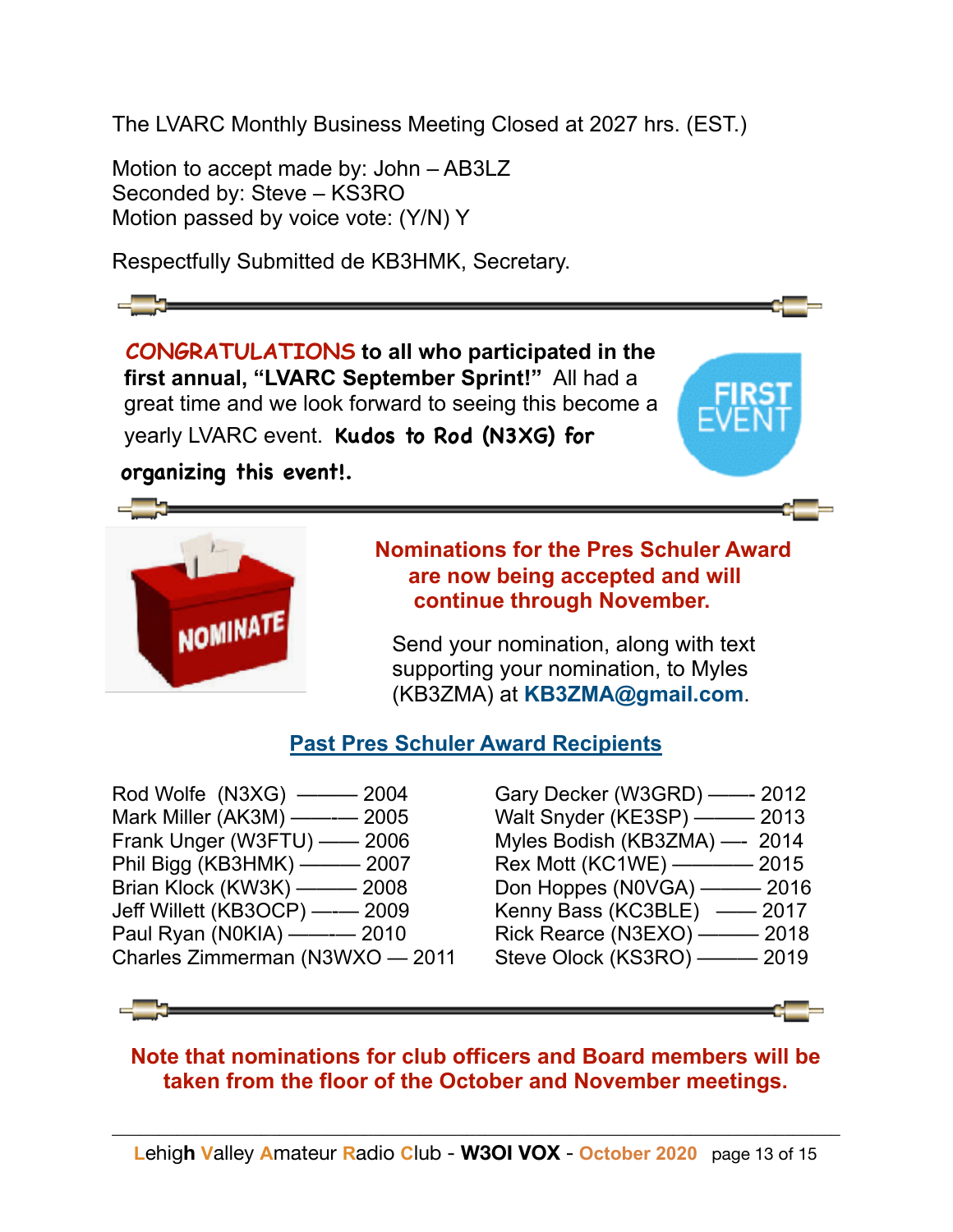

# **Voting for 2021 LVARC Officers**

 Voting for club officers and Board of Governors will be held int December and will be done electronically **via ZOOM**. **You MUST attend the December meeting to vote.** 



If you have an idea for a program topic you would like to see presented in 2021 or if you would like to present a program during the 2021 year, please contact Myles (KB3ZMA) at **[KB3ZMA@gmail.com](mailto:KB3ZMA@gmail.com)**.

**An Email Scam Alert From the ARRL** 



Since yesterday (Monday), I have learned from three Section Managers (so far) that someone or some people are sending scam/phishing-like e-mails to other ARRL Section Leaders and/or others.

The fake message tries to appear that it is from the Section Manager (or the "President" of the ARRL Section), and asks the recipient of the message to quickly purchase gift cards on the Section Manager's behalf so that the cards may be donated to a Veterans' cause. The e-mail then asks the recipient to e-mail the Section Manager for information on where to send the gift cards.

The contact information (names, Section names and potential recipients) might be taken from ARRL Section Web pages.

I have alerted the ARRL IT department, too, to let them know what is happening. I don't know any more than what has been reported so far. Thank you.

73, Steve Ewald, WV1X

Supervisor, Field Organization Team